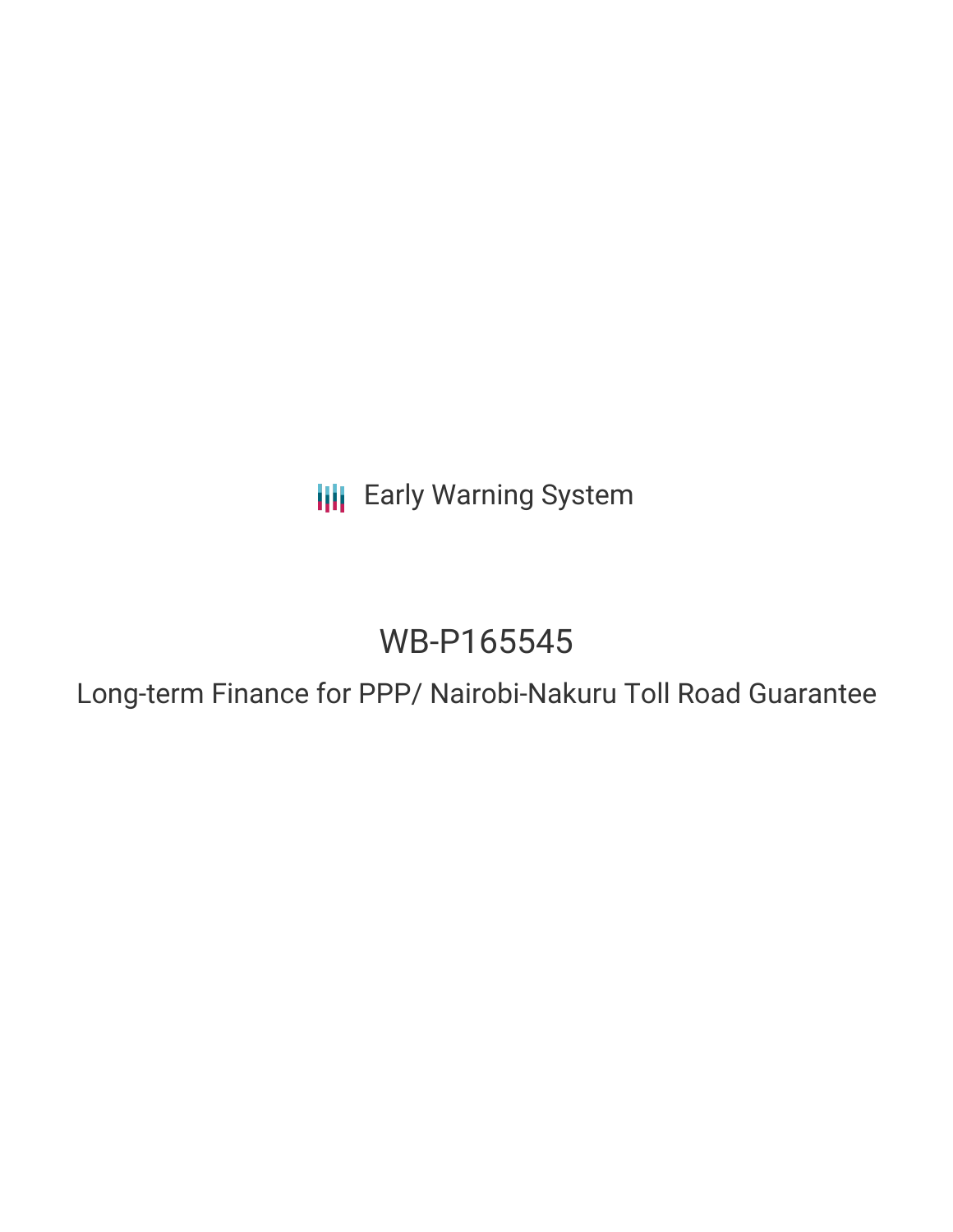

#### **Quick Facts**

| <b>Countries</b>               | Kenya             |
|--------------------------------|-------------------|
| <b>Financial Institutions</b>  | World Bank (WB)   |
| <b>Status</b>                  | Proposed          |
| <b>Bank Risk Rating</b>        | U                 |
| <b>Voting Date</b>             | 2018-10-31        |
| <b>Borrower</b>                | Republic of Kenya |
| <b>Sectors</b>                 | Infrastructure    |
| <b>Investment Amount (USD)</b> | \$80.00 million   |
| <b>Project Cost (USD)</b>      | \$780.00 million  |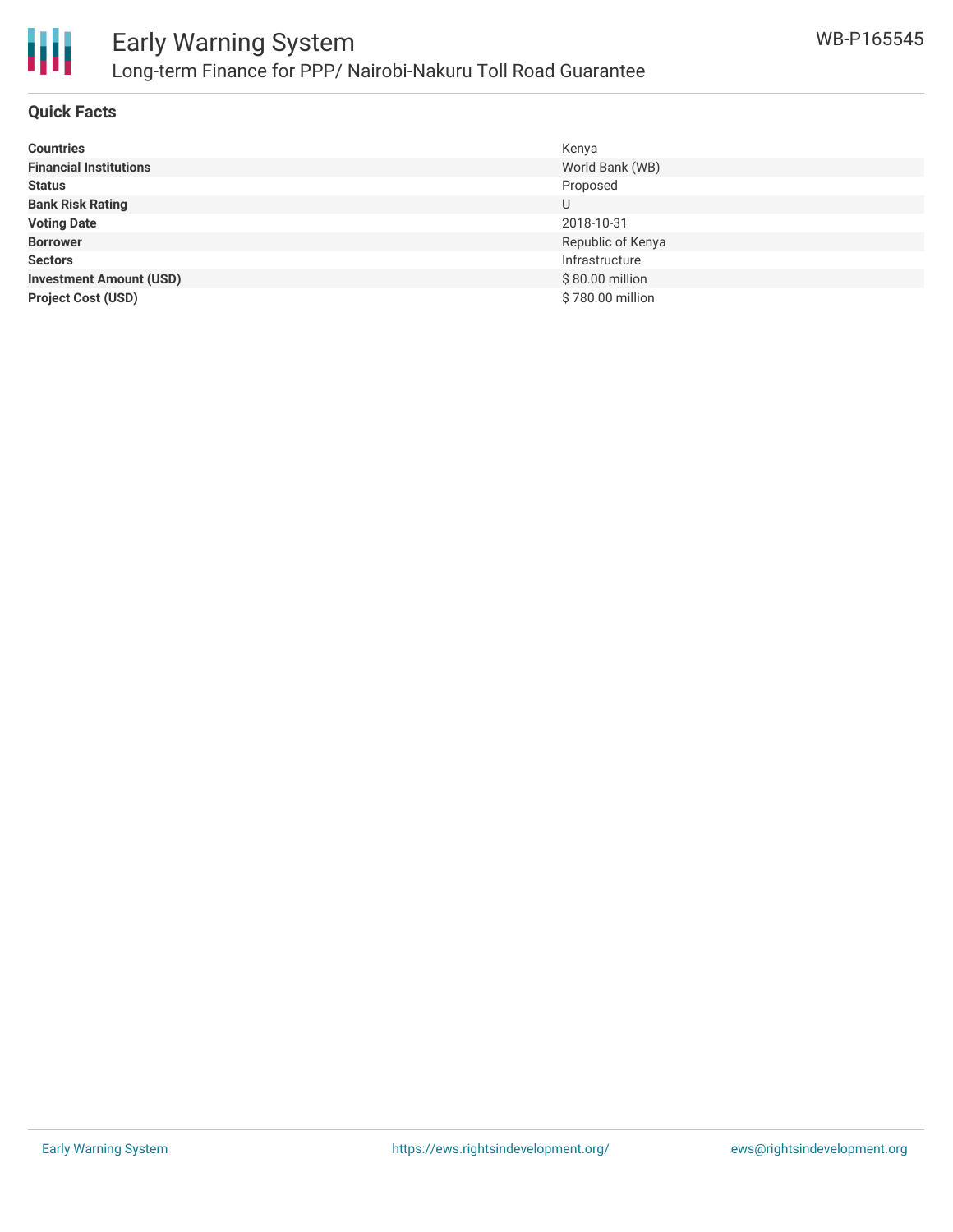

## **Project Description**

The development objective of this project is to expand capacity, improve quality and safety for the Nairobi-Nakuru-Mau Summit Road through mobilizing long-term commercial financing, including from local investors. This will be achieved through attracting long term commercial financing and maximizing the potential participation of local institutional investors and local currency financing in support of the PPP Nairobi-Nakuru-Mau Summit project through the provision of an IDA Payment Guarantee and possible Loan Guarantee.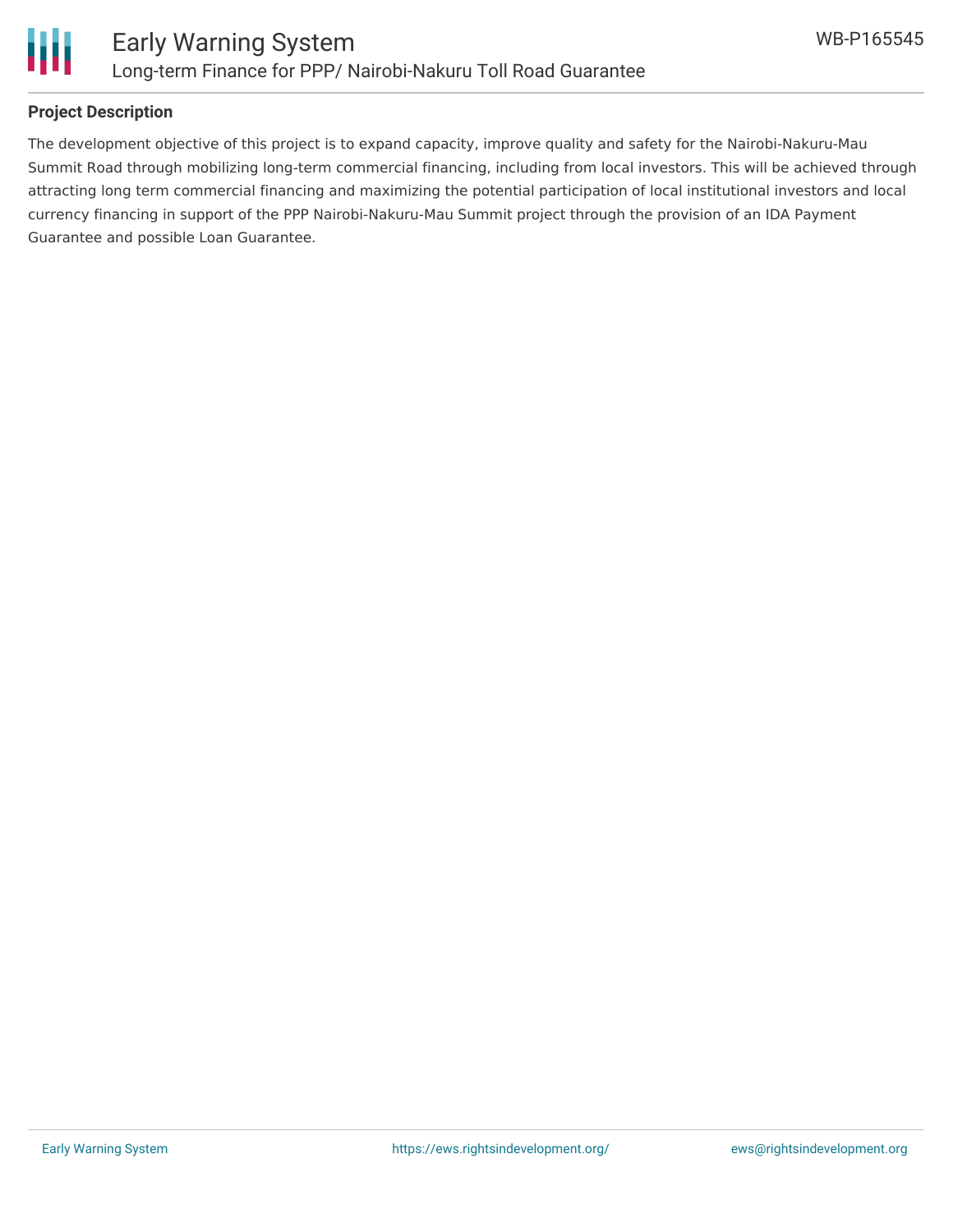

# Early Warning System Long-term Finance for PPP/ Nairobi-Nakuru Toll Road Guarantee

## **Investment Description**

World Bank (WB)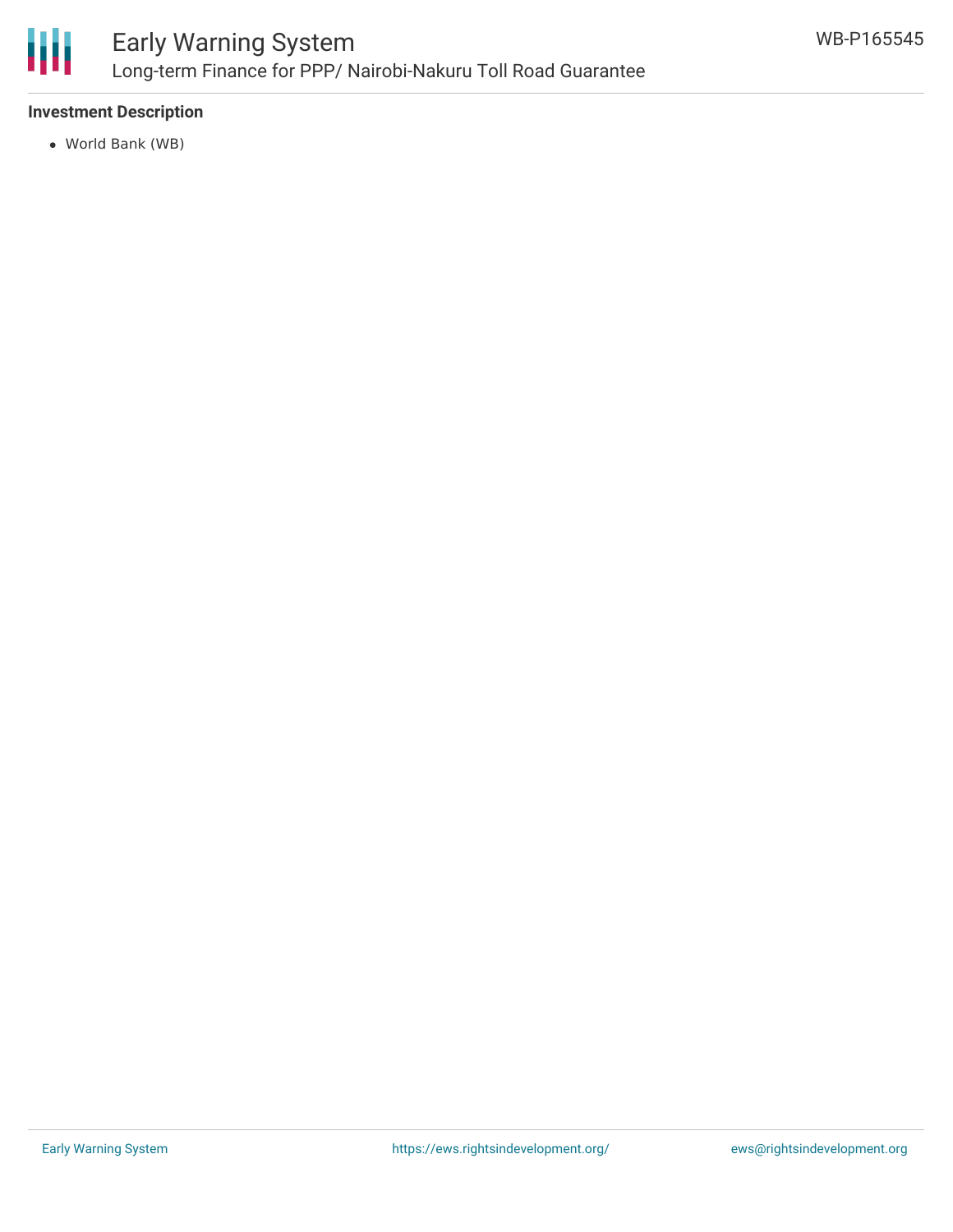

#### **Contact Information**

Stanley Kamau Director of the PPP Unit Stanleykamau@yahoo.com

Eng. Peter Mundinia Director General of KeNHA dg@kenha.co.ke ppp@kenha.co.ke

#### ACCOUNTABILITY MECHANISM OF WORLD BANK

The World Bank Inspection Panel is the independent complaint mechanism and fact-finding body for people who believe they are likely to be, or have been, adversely affected by a World Bank-financed project. If you submit a complaint to the Inspection Panel, they may investigate to assess whether the World Bank is following its own policies and procedures for preventing harm to people or the environment. You can contact the Inspection Panel or submit a complaint by emailing ipanel@worldbank.org. You can learn more about the Inspection Panel and how to file a complaint at: http://ewebapps.worldbank.org/apps/ip/Pages/Home.aspx.